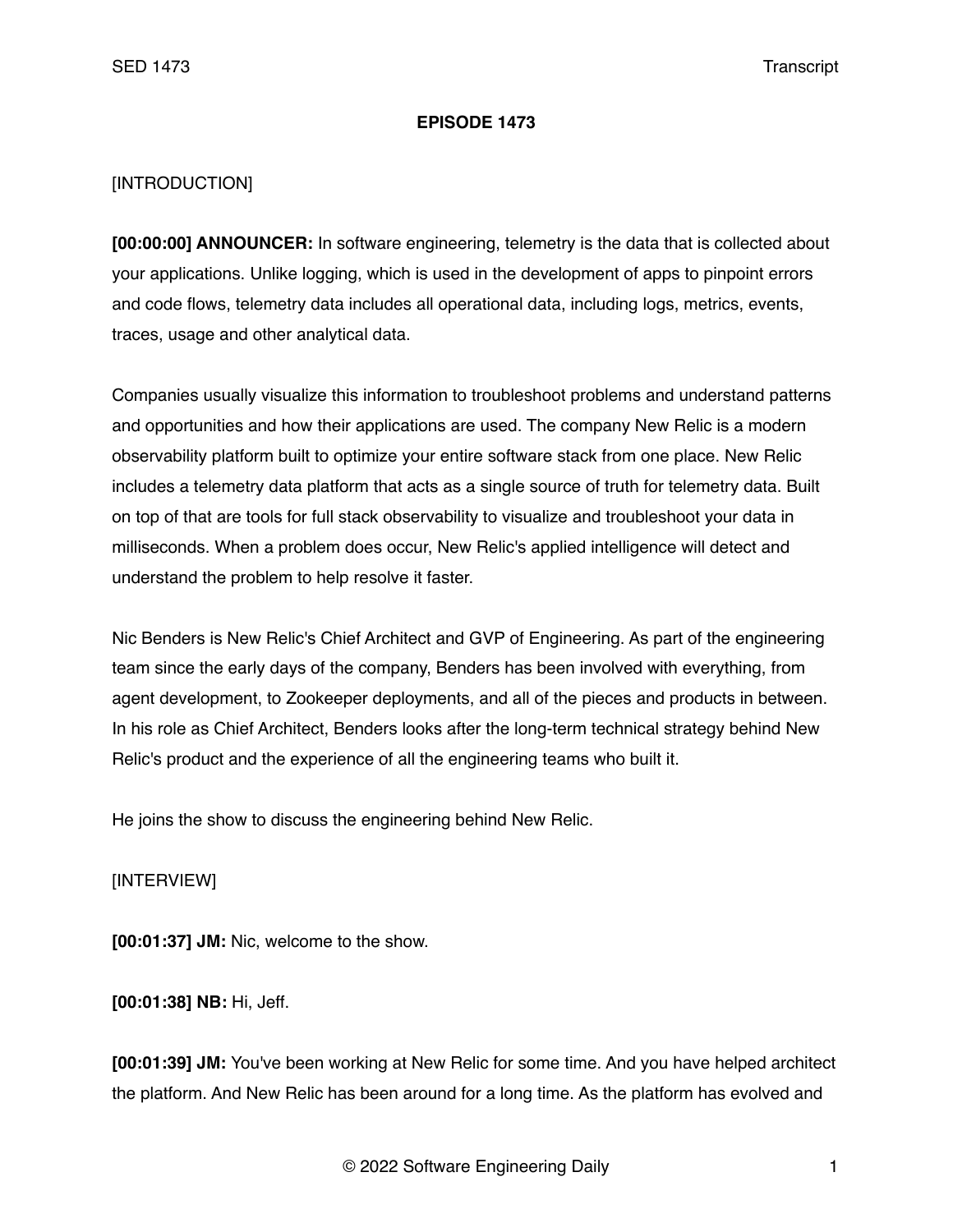it's taken on more and more users and higher and higher volumes of data, I'm sure you've had to re-architect the systems of data ingest, the agent of data collection and probably just about everything. I'd like to start taking a top-down approach talking about the agent. If I'm monitoring my infrastructure, I have an agent that's going to be sitting across the different places in my infrastructure and relaying that information to a central server, which is sitting on New Relic somewhere. Tell me how the agent has evolved over time.

**[00:02:33] NB:** Yeah. I like how you started the framing. When I started New Relic, we were a small company. We served just a couple of markets. The Ruby on Rails was really our home. And we've recently gotten into Java applications.

Our biggest customer then was not that big. Our world was very different, that as we've moved over the years, those decisions don't last. And so, we've had to of course rebuild and rebuild and rebuild many times.

A great example of this is we look at the Java agent. The way that the java agent works is the JVM has – It's actually the very named agent. It's got a little flag you can launch on the JVM that says -agent, and it says, "Hey, as I'm booting up and I'm loading your program, I want to give you the opportunity to rewrite the program as it loads. You pass every piece, every class that's loaded through this class loader, and you can inspect the bytecode and you can make modifications to it."

We said, "Great. This is like the heart of agent-based monitoring." It's what New Relic has done from the beginning. It's also what our founder, Lew, his first company, Wily, with the Introscope product, what it did, was to use that bytecode agent interface.

The problem with this is, of course, you can rewrite an application to do anything. And so any bugs that you introduce can have a huge impact. We had to be very conservative. We have to make sure that like all the software is exactly correct. That we're not introducing any mismatches in our system. This is time-consuming and slowed down our ability to evolve the platform. And it meant we certainly we couldn't give like the keys to instrumentation to our customers, which is really what they wanted. They wanted to be able to write their own instrumentation.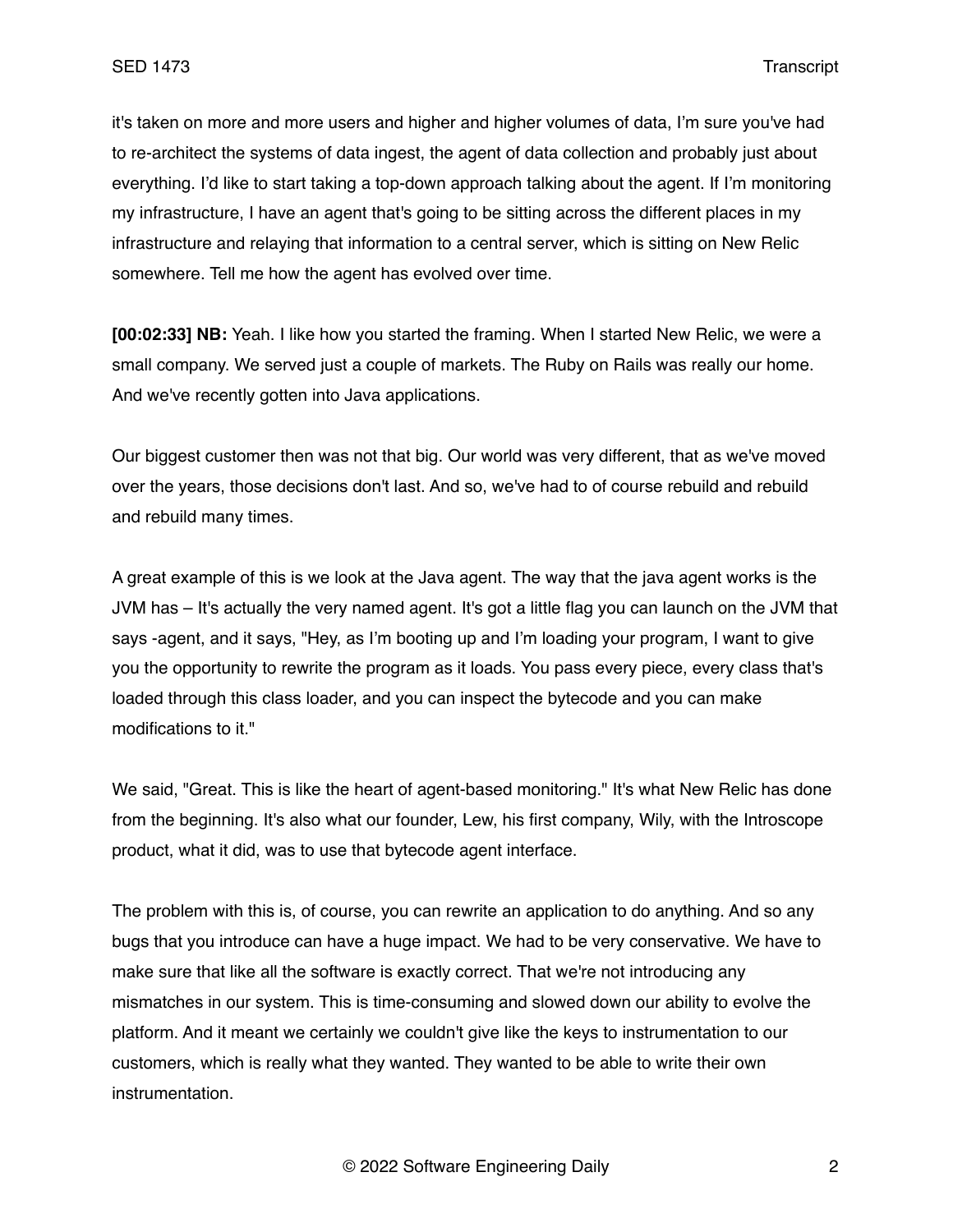At some point we went back and said, "Let's rethink this problem. What are we really worried about?" We're really worried about ending up with invalid bytecode so let's extract out those signatures of the methods in Java as they're coming through and make sure that we're matching those using the JVM's capabilities itself.

And so, the way our instrumentation now works is we weave in replacement method implementations by looking at those method signatures and then being able to replace them. If you put a bug in there, it won't work.

And so, instead of like creating a potential surprise down the road that's going to create a production issue, we're able to detect you directly at instrumentation time, "Hey, this class isn't the same as the class you're trying to replace." And we just avoid it. And so, we're able to bring in that safety.

I think that that pattern of starting from, "Wow! This is amazing. We can do anything." into, "How do you make it possible for not just our own top engineers, or all of our engineers? But all the way out to our customers and everybody in the world, how can they add that functionality?" requires re-implementing not just around performance, but around safety.

**[00:05:57] JM:** Can you tell me about the language choice of the agent?

**[00:06:02] NB:** Yeah. Our application monitoring is easy, right? For each application, you want to have a native experience for that environment. For our Ruby agent, it's in Ruby. Our Java agent, it's in Java. .Net agent is in C#. And then we've also got a little bit of C code there. And each of our language agents operates in that model.

When we moved into the infrastructure monitoring, I actually worked on the first version of that system. And, I don't know. I guess this is audio. You can't see how gray this beard is. I wrote it in C, because C is a great language. And it featured memory leaks, and compilation and portability issues and all the things that we know and love C for. But it was able to access those low-level interfaces. And we could compile it for lots of targets.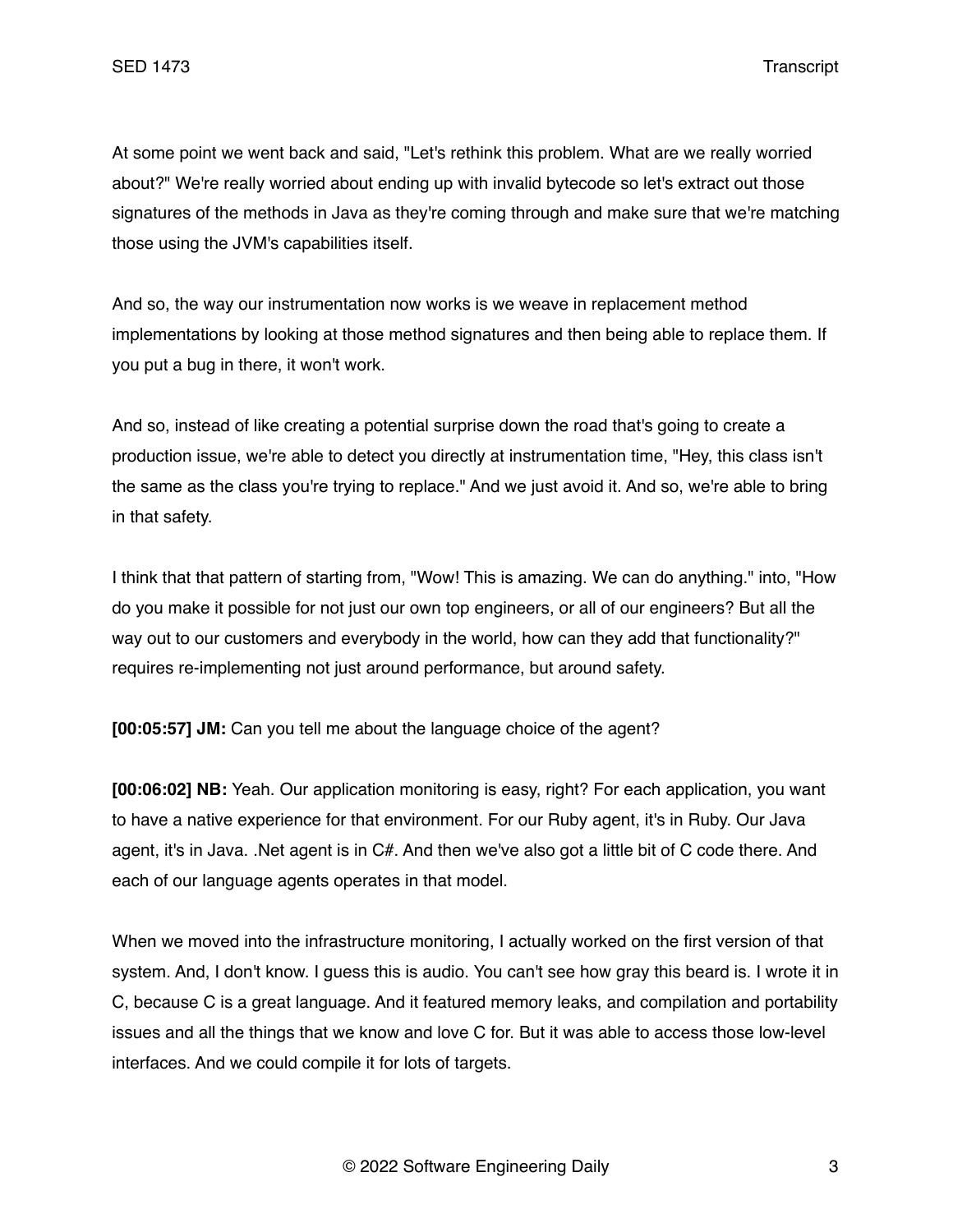We went back for the second version. They're like, "Nic, it's time to take you safely away from the keyboard. Let's get some professional developers in here." Wrote the second version of – The infrastructure agent was in Go. Because it has the same ability to access those native calls. And it has a great cross compiler tool chain. But we didn't have to worry about me introducing a memory leak or something like that as the code was going through. And so, that's been a big win for us. And so, our infrastructure agent and the ecosystem around it are Go-based.

**[00:07:29] JM:** If you have a really high volume server, like something that's just getting slammed with lots and lots of requests and has a high volume of activity, you might have so many events that you need to buffer those events and be smart about how you send those to the central server. Can you tell me about buffering and batching of events that get sent from the agent to the server?

**[00:08:02] NB:** Yeah. When we think about the role of an agent in an agent-based monitoring system, that Hippocratic oath is like step one. First, do no harm. No matter what kind of amazing information you're able to gather from a system, the most important thing is that you do not impact the runtime, like make the application you're monitoring fail.

As you said, sometimes you'll see these like really huge volumes, and those are on your most important apps. People have worked really hard to make them run well. It's not going to be very popular if you say, "Hey, I'm able to show you all the things you need to know and view into your software." All you have to do is destroy your system. That's kind of where we were 20 years ago with profilers that you could only run in test environments instead of doing in real-time.

Our agents use a mechanism called reservoir sampling. You can think of the basic flow of an agent is that bytecode rewriter has rewritten the customer application. In those rewrites, what we're doing is we're inserting some timing measurements or putting a, "Oh, what time did we start? And let's capture a little bit of the call context." And at the end, now we've got the time, and we want to report it somewhere. And we can't just report it back all the way over the internet to us. You don't want to really report it to anything that's going to involve a blocking call. We can't even go to disk with this.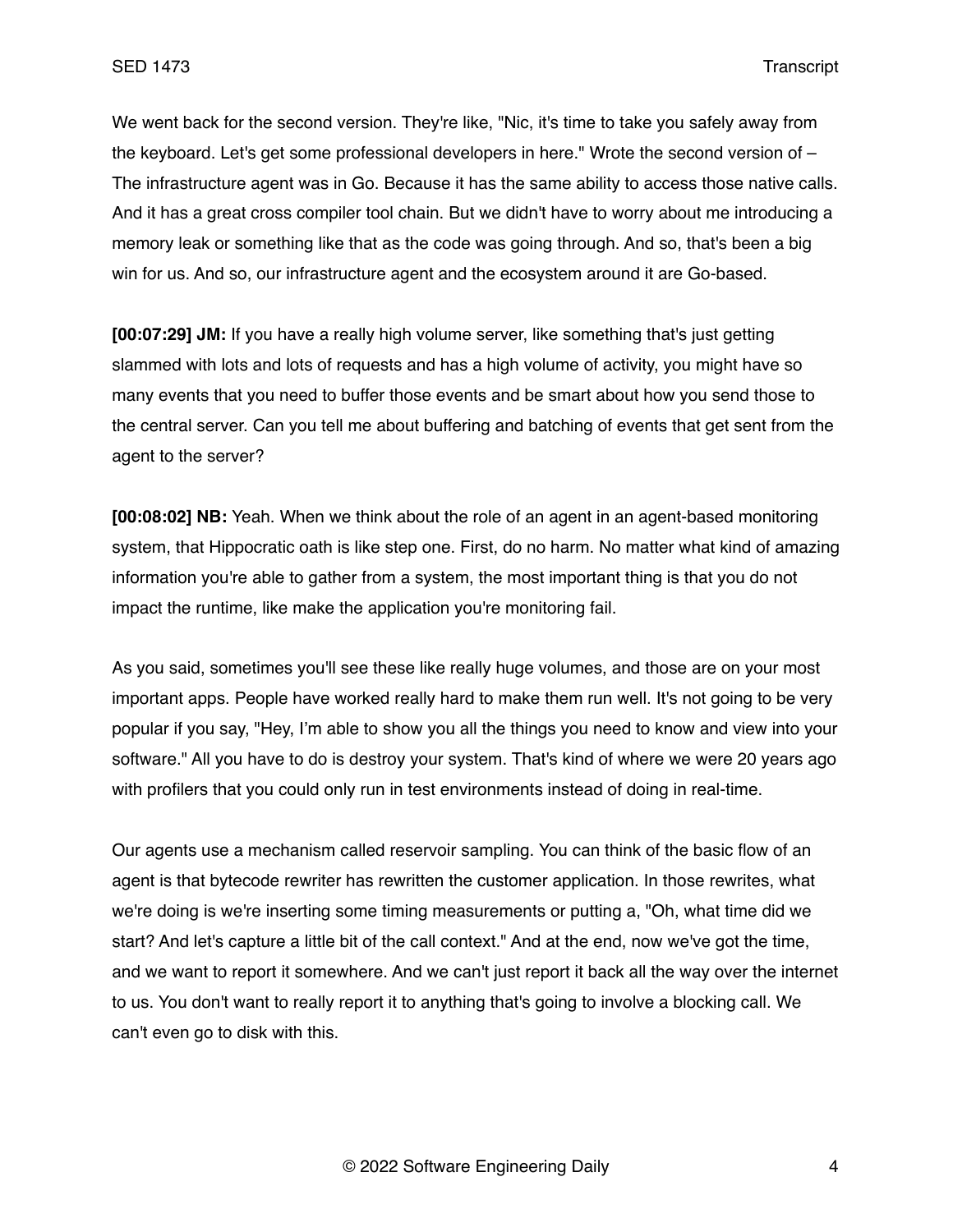What you do is we go to a memory structure with that. That memory structure then – It buffers it. But it's more than a buffer, because it's bounded. It's our reservoir. And it will say, "We're allowing 5,000 requests into this reservoir," as an example size that you might see for one of the reservoirs.

If I've got an application that only does 3,000 requests a minute, and we're sweeping the reservoir once a minute to send it back to New Relic, no problem. If I have an application that's doing 10,000 requests a minute and you were sweeping it once a minute, the naive approach is going to be you're going to fill up the reservoir in the first half the minute and then you're going to not get anything from the back half. That doesn't give you a good representative sample of what the actual performance of the application is.

Every minute, it retunes the sample rate. In that example, you would say, "In minute one, we got twice as much data as we can hold in our reservoir. So let's adjust our sample rate to be a 50% drop." Minute two, assuming that our throughput is similar, we should get just about the right amount. And it continuously tunes and learns as it goes to make sure that, instead of early filling, we are able to get a even distribution over time and do so cheaply, because we drop before you have to capture and filter whenever possible. Sometimes you guess wrong. You have to manage those samples inside the memory pool and things like that. But when the system is working right, it's tuning its own performance to keep that constant overhead no matter how high the throughput is.

Then we're able to take those events because we know they've been fairly sampled not based on inspection or time. And we actually send them back to the server with a little bit of extra tab on it that says, "Hey, here's an event. But I want you to know that in this category we dropped nine events for every one event we stored." Then when you go in to the back end and you're querying this you're displaying at the UI, we can say, "This is a sample size. We had one recorded event and nine omitted events. So draw it on a chart like it's 10 events." Most of our systems are able to extrapolate that. That's statistically fair. Works really great for most methods. Doesn't work for some other methods. And we have to put a warning up and tell people, ", you're looking at sample data here." But for the majority of cases, that allows us to offer that consistent performance in the agent, consistent network usage, and also good query performance while still being statistically relevant and safe, because we're doing a fair sample.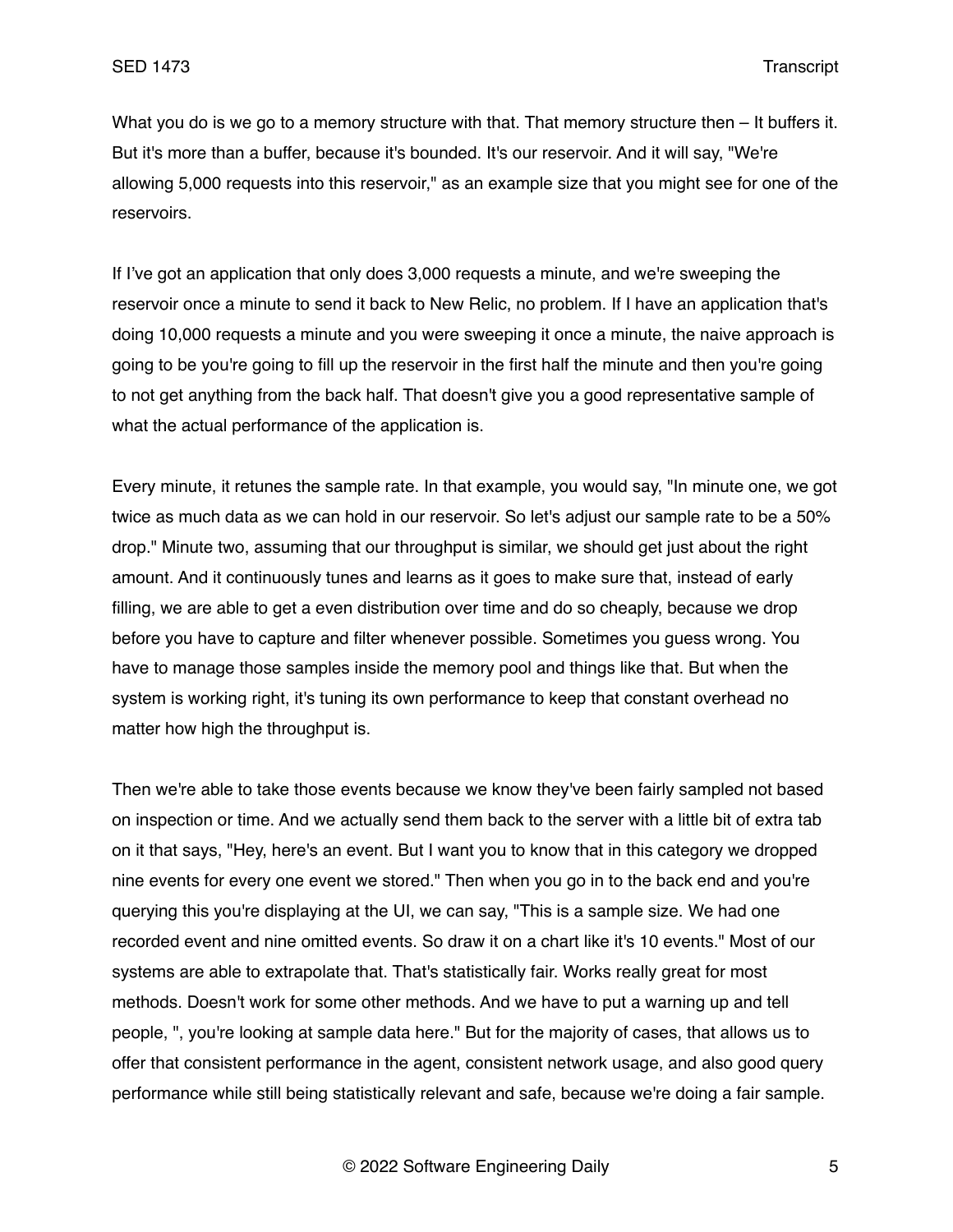And we get way into like tail sampling and head sampling and other stuff later for some of these span trees and things like that. But that reservoir sample is like the heart of the New Relic approach to agents.

**[00:12:29] JM:** How do you handle a network partition if you can't send events for some period of time?

**[00:12:39] NB:** It depends on the agent. We have different approaches for different scenarios. You picture something like a mobile application. Mobile application, the network is extremely unreliable. I'm interacting with my phone, some app on my phone. And then when I close the application, it's attempting to send that data back to New Relic to report on, "Hey, here's a user, they had these many errors. They clicked on the thing you told us to report on." Whatever that activity is.

The problem is the network might have gone away. Or my phone might sweep out the application and say, "I need this memory. I have to run a very important streaming application or something. And I'm sorry, you get de-scheduled."

The mobile application expects high volatility. Sometimes days' worth of disconnection. It just stores locally like the events. It buffers them up. When it's able to connect, it sends it in. And our backend is expecting it's going to get some late data.

On the other end of the spectrum is a browser. In a browser, when you load up a page that is instrumented with New Relic, we are – As your DOM is being built, we've got a little bit of JavaScript at the start. We start our timing hooks. We watch the page load. We say, "Oh, we've got our first content full paint here. We've got interactive here. This is how long your resources took to load." And we need to get that data out of the browser session and to New Relic as soon as possible. Because you can click at a link at any point. It could be just a couple of seconds into that page load and the browser is going to tear it all down. The browser doesn't care what JavaScript executes after you've navigated away. There's a very short window. In those cases, we have no buffering at all. We're just like, "You gather the data and you shoot it one shot. If there's no network, you miss it all."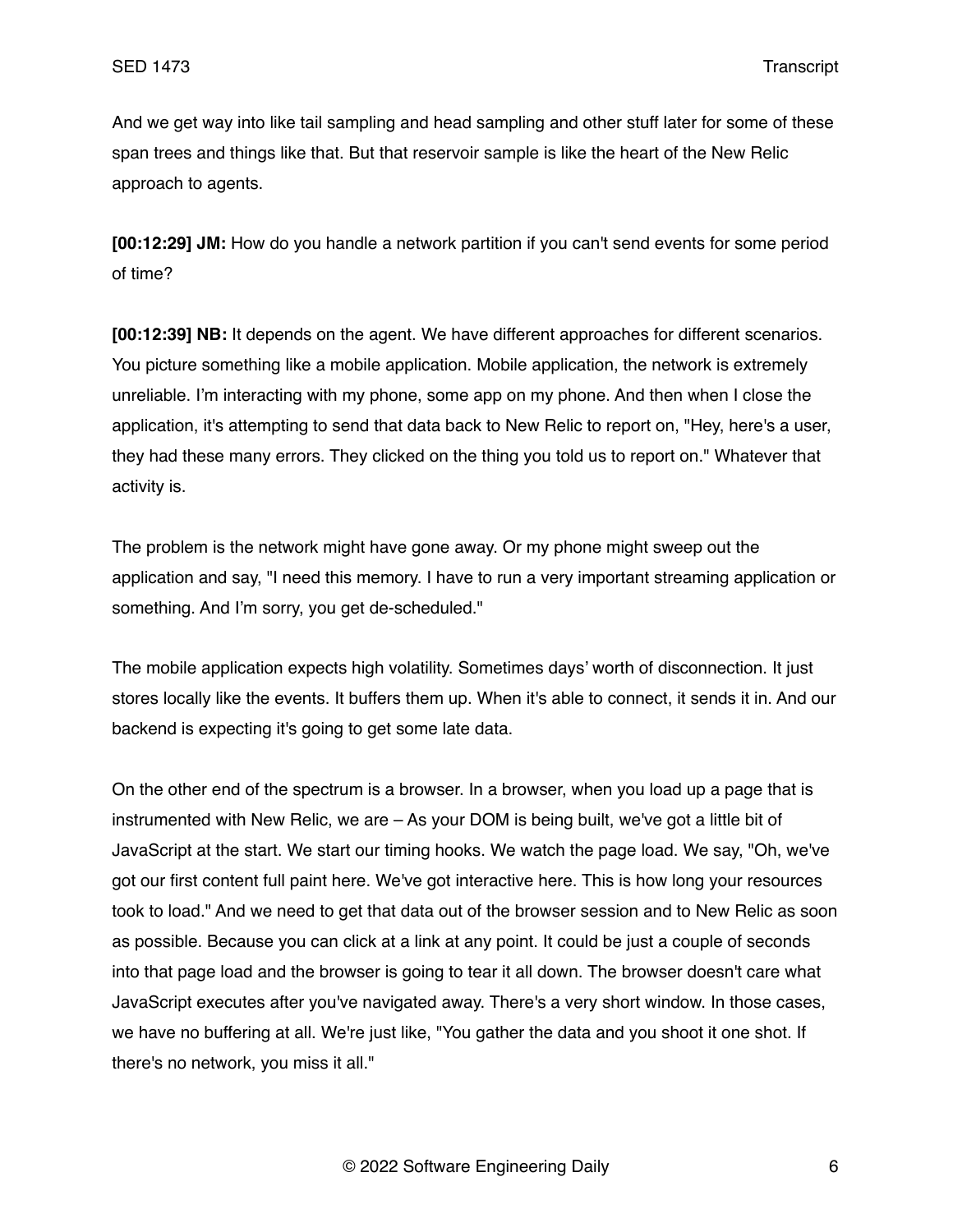Our other agents generally fall in various categories where a lot of the agents that we've built will have a small buffer. Where if you think about that reservoir pool again, instead of attempting to save 10 minutes' worth of data and send 10 times the normal data if you're out for 10 minutes. What you want to do is actually just decrease the resolution of your data. You say, here's a one chunk of data that represents 10 minutes. Our infrastructure agents behave a little different. Everything is about the environment that it's in. Both kind of what are the resources that the agent has to work with? And also, what's the expectations for that type of a network.

**[00:15:06] JM:** Now let's start to talk about the server-side of things. Are you using an off-theshelf database to store events. Or are you doing something custom?

**[00:15:16] NB:** It's almost a little bit of each. We've got a few different databases that make up New Relic. When you think of the big picture architecture of New Relic, you started correctly right. The agents aren't the first thing. The purpose of our tool is to give people visibility into their running applications and allow them to make useful decisions based on that.

I got started at New Relic, I was a customer. I was a customer of Lew's previous company, because I had production applications that were just driving me nuts. And I couldn't figure out why they crashed all the time. I couldn't figure out why they failed. And suddenly somebody came and they shown this flashlight on to the system and they said, "Hey, if you install this tool, you can look inside the application." And save that project. Save my sanity. It was fantastic.

And so, when I think about that flow, you start with a real thing has occurred out in the real world. It's then captured by the agent. It's sent first to our edge layer. Our edge layer is looking at what kind of a payload it is and what customer it's for and deciding where does it go. And so, this might go for some category of data to – Our backend is divided up into cells. And we'll go into – We need a cell of type A is containing this type of data. This other type of data that we get is going in a type B cell. This other one might be going to type C. We've got a few different systems that are all federated together to appear as a unified whole.

The heart of it when you get into that storage system is a database that we've written ourselves. Lew used to tell a story where he's going around to his technical advisors and people on board of directors. He's like, "I'm going to write my own telemetry database." They're like, "You're a

© 2022 Software Engineering Daily 7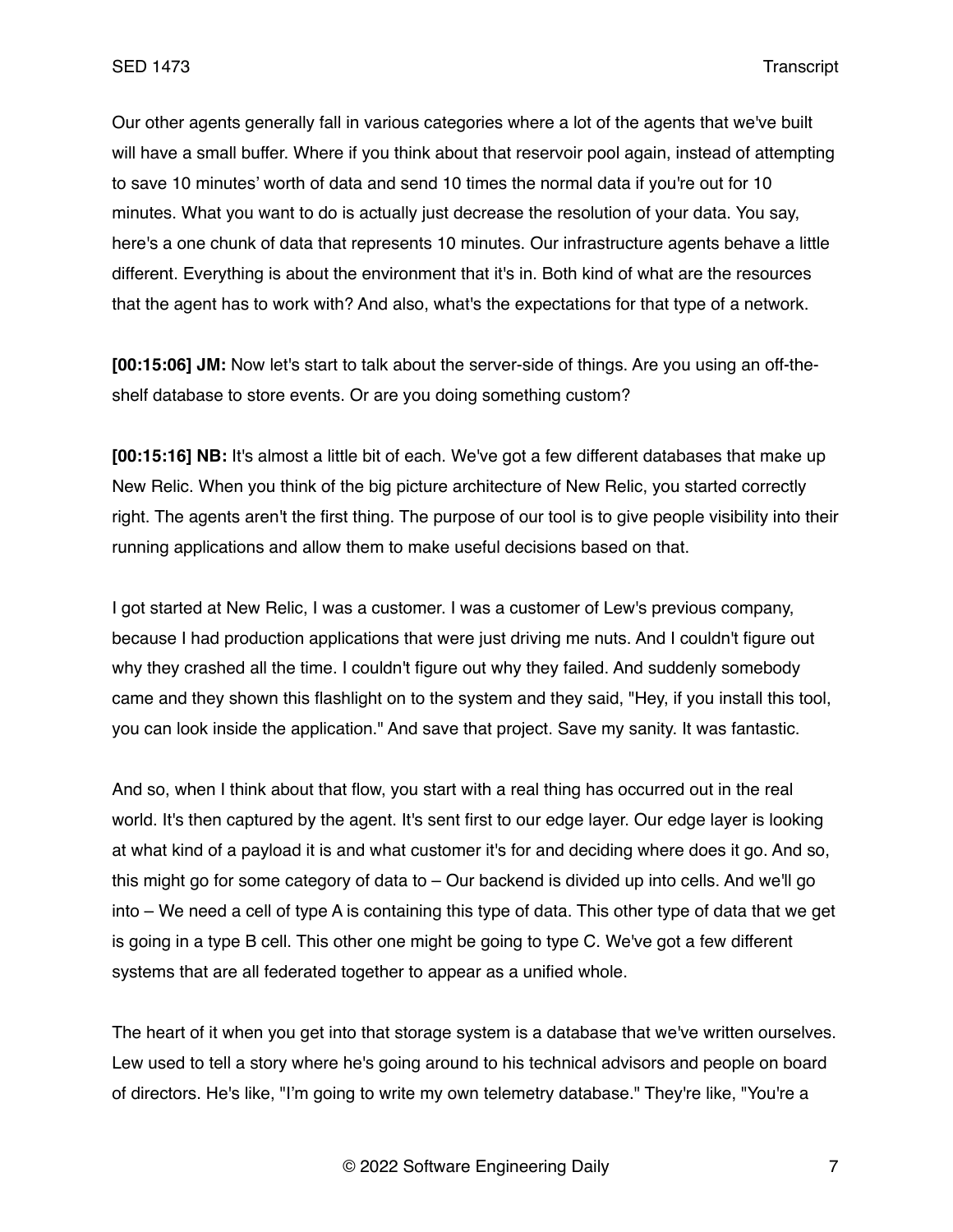crazy person. It's going to take you three years just to get that thing off the ground. It can't possibly pay off."

And it only took about nine months to really get that initial version. We were able to get it going. The tool set available to developers these days is super powerful. And we had some fantastic people working on that project. And what we wanted didn't really exist in the industry at the time. Because what we wanted was a database that could take those individual things that happen, the events, and ask it a question that you didn't know you wanted to ask.

And so, when I talk about like multiple backends, we've got a data type that is like a time seriesoriented metric. How many times did somebody click on this link in this minute? That's one data type. That's our metrics data type. Then we've got blobs, essentially, like, "Oh, I have an error here. Here's the whole stack trace from this error." And so, it's got a lot of data, but it's a big thing that you might want to dig into to figure out exactly what went wrong.

And then we have this event data, and trace data, and log data. Each of those, they tend to be small, that they can contain a huge number of dimensions, and the cardinality on it can be fundamentally unlimited. I might record in my event, "Nic clicked on this thing, or ran this query." And you're going to want to record, "Well, what query did I run? What was my username? What's a Guid for my session I'm in?" Super high cardinality data.

Answering that in the past has required building – Like you'd see an analytics at Cube. You say, "Well, I want to ask questions about users. Let's compute the average for every user." I want to ask questions about geographies, "Let's build a dimension on geography." And this data set just grows and grows.

The simple answer turned out to be don't pre-compute it. Just write down each of those things. Nic ran this query. Here's the full text of the query he ran. Here's the Guid of his session. Then like if I run another query, like, "Here's Nic again. He has a totally different query. He's still part of the session." Just record each one of those things.

As you do so, you build up just a physically large file. And so, it needs a database that's able to do almost full table scans at maximum speed. You build that worst-case performance as your

© 2022 Software Engineering Daily 8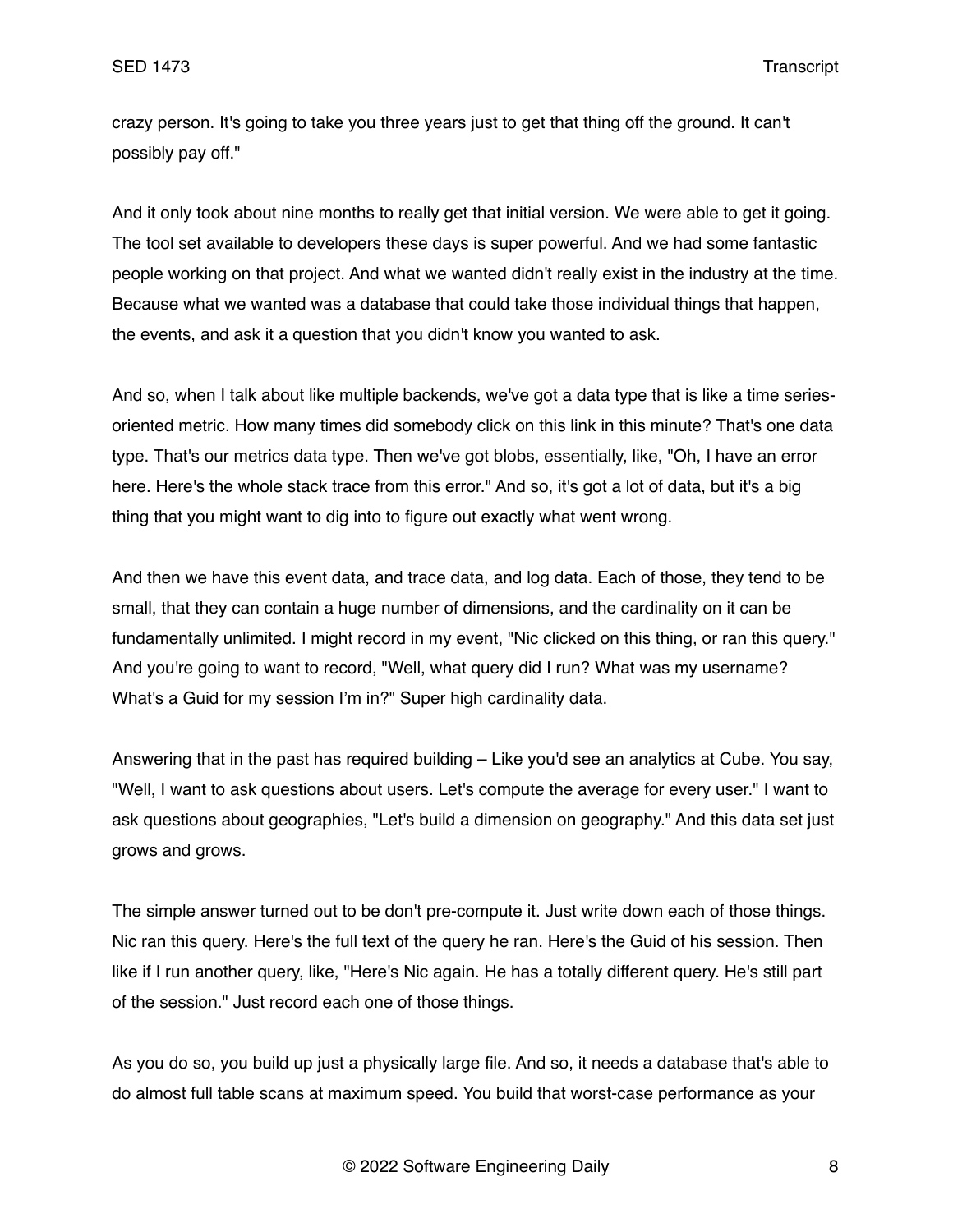best case performance and just get really good at it. That allows our backends for those events, for logs, for traces, which are all built on New Relic's NRDB, that proprietary database that we built, in order to answer questions you didn't know you had.

I feel like I – Maybe I didn't answer your question directly there, though.

**[00:20:21] JM:** Well, can you shed more light on the architecture of that custom database? The NRDB?

**[00:20:29] NB:** Yeah, absolutely. The way that NRDB works has evolved over time. When we first started, we saw like network was at a premium. Like the best interfaces you could put on a server were like one gig network connections. Storage was medium cost. We did pure SSDs, high-performance storage. Network is kind of expensive. Compute was pretty reasonable.

We said a lot of the traditional systems you would see, Hadoop, or something like that, function by having a bunch of storage nodes that have your data on them. And then you have a job that needs to be run. Let's say, count the number of pages that Nic viewed. Then you perform this MapReduce operation. You go out you say, "Hey, storage nodes, send me all the files to this set of compute nodes. They're going to process through it and find out all the times that Nic was mentioned. And then you merge it again."

There's a few key aspects in that like MapReduce pattern that we want to touch on. One is the identification of where's the data I'm interested in. Then it's the shipping of the data and putting query against it. And then that funnel in. How you bring it all in at the end?

For NRDB, it's not quite a MapReduce system, but it follows a lot of those same patterns. To identify the data, we've created an index in the structure on an account ID and a type of data. I know, I'm looking for log data for my account. So, "Hey, NRDB, identify all of the files that contain log data for this account ID in this time range. I'm looking over the last week. Show me just the ones for the last week."

Now, because when we first created the system, we looked at the resources available. Our first step was data was always kept on disk. Instead of taking your data and shipping it to a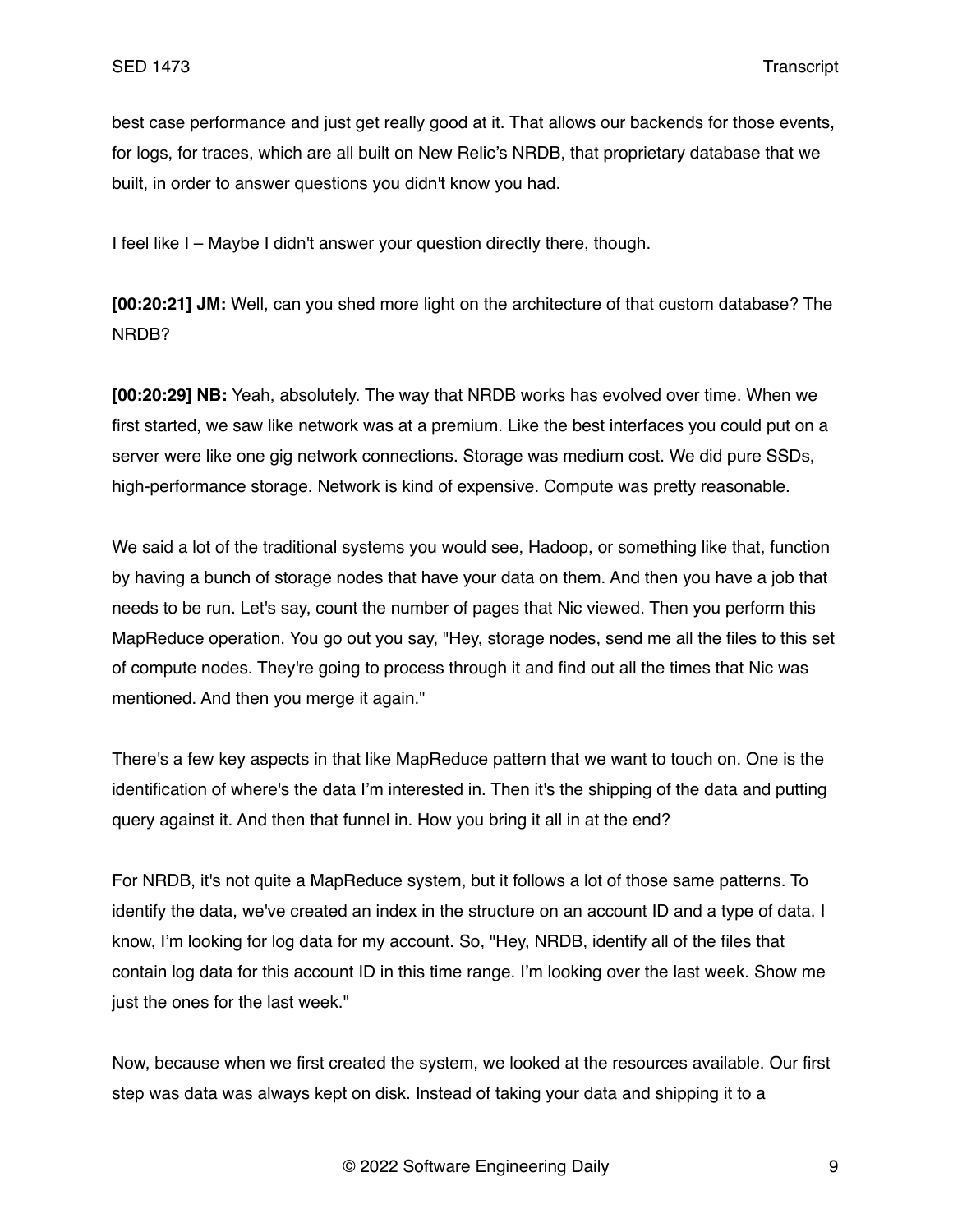processing node, what we did is we shipped our queries out to the data nodes. We said, "Hey, storage nodes, run this query for me." And that query would be the like look at all the files that have been identified. Just rip them as fast as possible. Look for every instance of Nic. And then count it up."

Now, we've got a bunch of separate counts on the storage workers, which they're hundreds or thousands of storage nodes that might be answering a single query. Now we have to turn those individual partial results into a final result that you can give to the user. They send it up in a hierarchy. You merge it first to like one set of – Our internal parlance, we call the routers, because they route the queries. But it's just like an aggregation step. And you go to another aggregation step for final aggregation. And then it goes to the user. You can see easily how to do this with a count. You just take all your numbers and you add them again. Average is the same thing, right? Average is the total divided by the number of items.

Instead of computing an average on those storage nodes, what you actually do is you compute the total and you compute the number of items and you send both of those up. Those get added up. And then at the final step before it goes to users, you do the division and you turn that partial result into a final result.

This is also possible for more complex data structures. If you draw a histogram of data in New Relic, it's doing the same thing. We can't actually track every single request and send it up at each level. It'd just be too much data. We use a mathematical structures called Sketches, which take advantage of some mathematical properties of the data. And you build a sketch, you say, "This is a good representation of the amount of responses in each section of a histogram." But it's a mergeable structure. When you get to that intermediate level, you can merge it, and you can merge it again at the final level and actually give the histograms.

We can do the same thing for unique counts. All kinds of operations that at first glance you might say, "I don't know how you could possibly store an intermediate form." You can store it. That's the fundamental structure, was query comes in. Identify what are all the places that have the data. Send it to the machines that have that data. They perform the initial computation. Then we merge. And we may merge multiple times. It could be three levels of merging. It could be one. You get that merging up. And then you hit the result.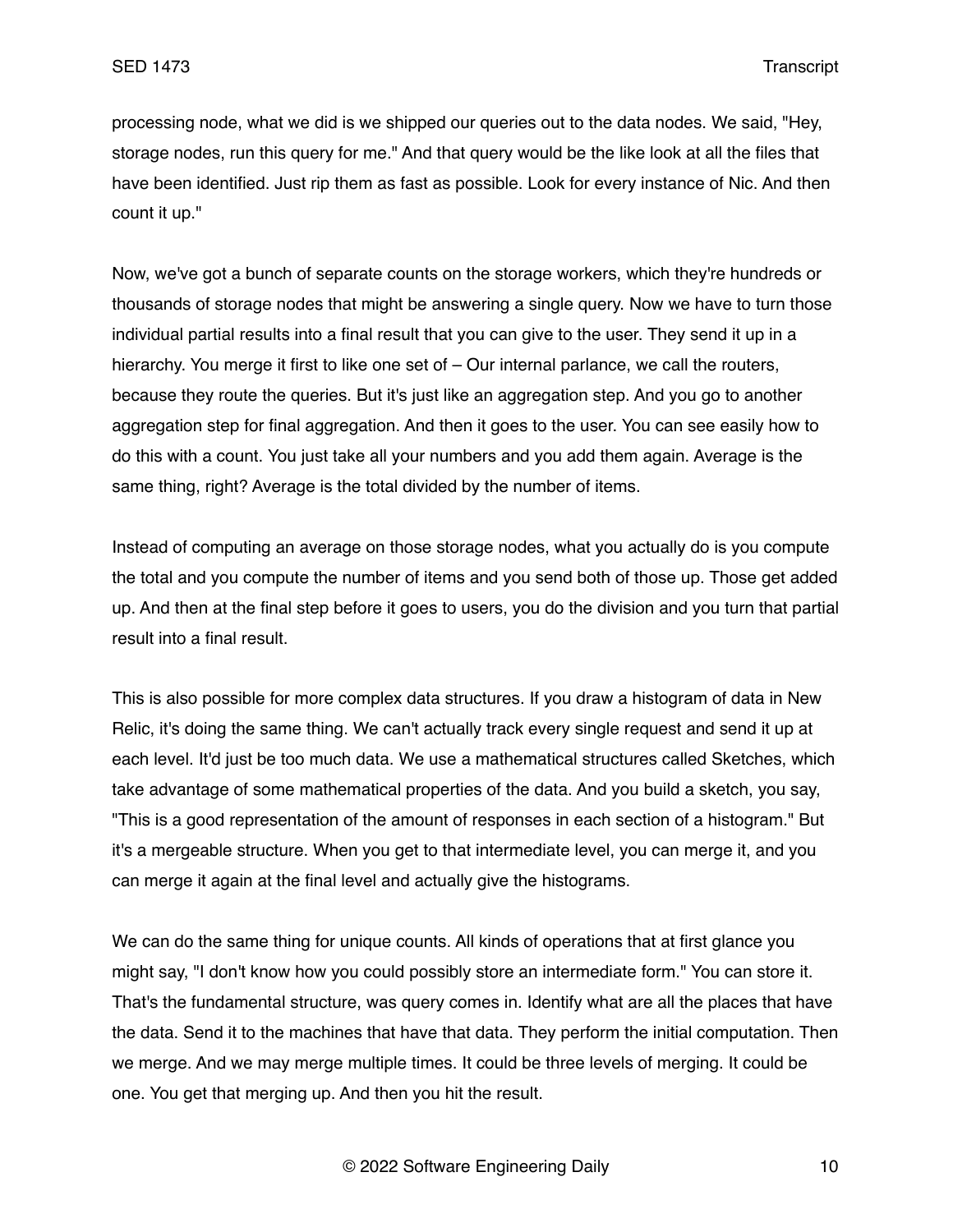Over the years, as we moved to public cloud, we got a lot better network, honestly. We now have every machine that's got at least 10 gigs of network in it, a lot of them have much more than 10 gigs. We started looking at the hot region in the data and saying, "Maybe we don't actually need to store all of the data on disk all the time. Let's create a tiered system."

Now, when you ask your question, it still goes out that same pattern. But when you're getting to the machine that's going to perform the computation, it's going to have some data that's commonly requested. But other data, it might not. Other data might just be out in the object store. And so, it has to call out to the object store. Fetch the object onto disk and then perform the pattern.

That shift, as we went to public cloud into having that super high-speed network in between our workers and the object store, allowed us to change the scale of the system and change the economics radically, which you turned out to be very helpful to the business when we're able to use that to drive our pricing change that happened a couple years ago.

**[00:26:27] JM:** do you do any kind of periodic archiving of data to save on costs? Maybe moving it to a lower tier storage?

**[00:26:39] NB:** Yeah, it happens naturally in the product. You can think of the NRDB as having a super-hot area, which is in-memory partial results caching. If I ask it a question and then I ask it the same question a few minutes later, it doesn't need to go and recompute most of the week. Most of the week hasn't changed in between five minutes ago and now. Only the last five minutes. Most of the week, it'll have an answer ready to go. The most recent five minutes will be recomputed. That's the hottest part of the system.

The next tier down is data that is in the page cache on the workers. That data exists on disk in some kind of SSD. But it's also in page cache. When we perform I/O on it, we have to do the math. But we don't have to do physical I/O. We're just doing I/O against memory. Tear down from that is every worker has more physical storage than it has page cash. It's able to fetch that larger set. And then we're aging out of that based on – As people are requesting things in and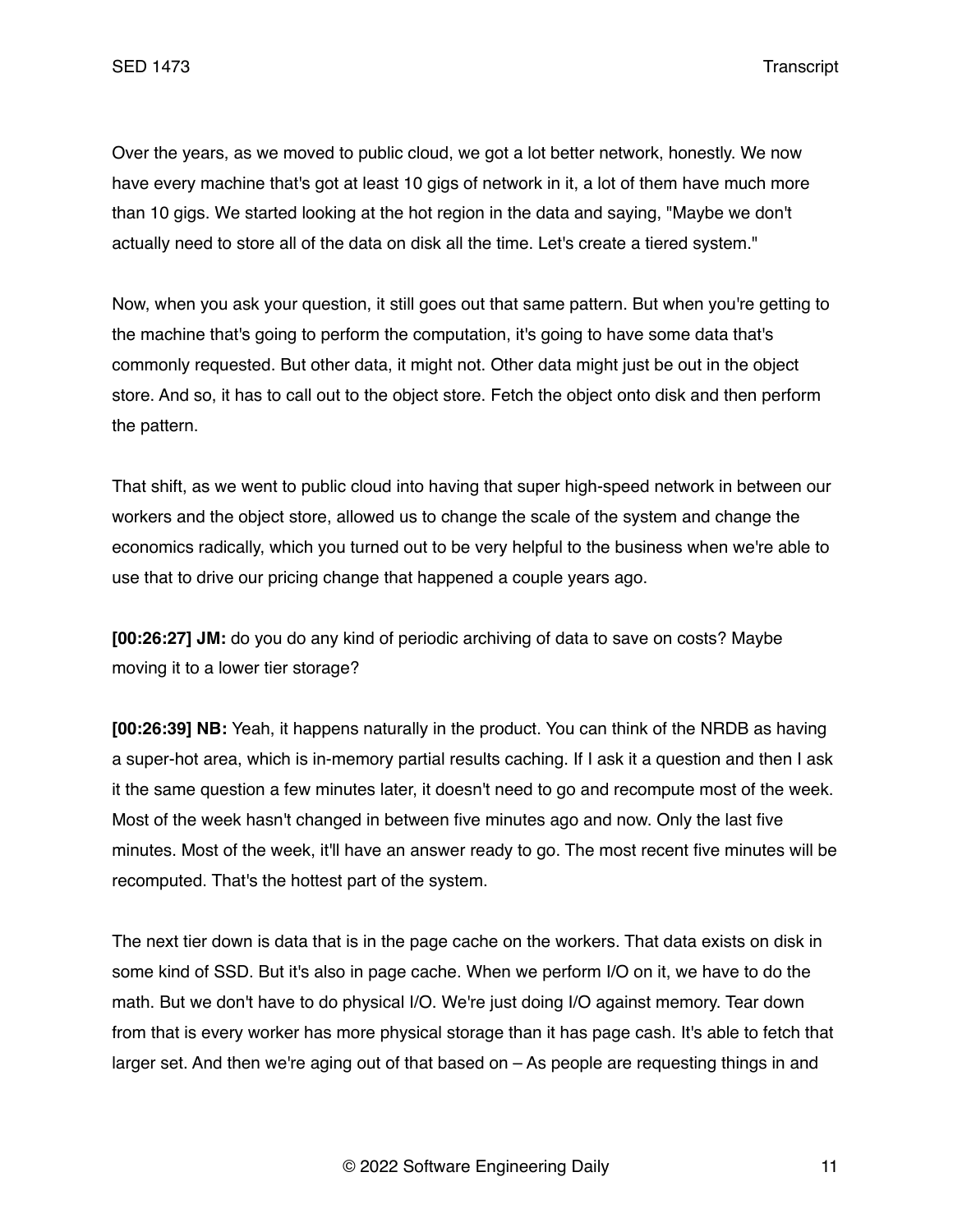out, just the same way the page cache manages its storage, the worker manages what data is on disk versus what is out in the object store.

**[00:27:57] JM:** To what extent do you leverage the cloud versus – Do you use colos? Or manage your own data centers? You're on AWS or something, right?

**[00:28:07] NB:** We have both. When we started our work, the public cloud wasn't really where it needed to be, especially for high-performance apps. But we always knew that we didn't want to be in the hosting business. We want to be in the observability business. We kept a close eye on public cloud over the years, and we started a little bit of toe in the water back probably five years ago. Three years ago, we started a major migration. We are in AWS both in the United States and for Europe. And we also have data centers with a number of different data center vendors in the US and with IBM in Europe.

**[00:28:50] JM:** Are there any complexities that come with that multi-footprint architecture there?

**[00:28:58] NB:** Yes. All of our engineers would rather that we had exactly one provider, exactly one region that handled all traffic everywhere. That would be the most efficient from a design perspective. It's not something we're ever going to have. We will always have our feet in multiple areas, whether it's data center and cloud, or multiple clouds, multiple geographies. I don't think that you can run a successful SaaS company today without having a global presence and having this kind of multiple backend presence.

And when I talk to other companies, it's very rare I'm able to find one who is like all-in on single provider, single region, single technology stack. Either they've evolved over time or they're branching out. Everyone is always in a period of transition.

And we look at our customers as a great example of this. A lot of customers who were all in on a single cloud provider five years ago are now multi-cloud. Some customers who were all-in on data center are now in the period of migration. And some who are all-in on cloud now also have some unusual data center components.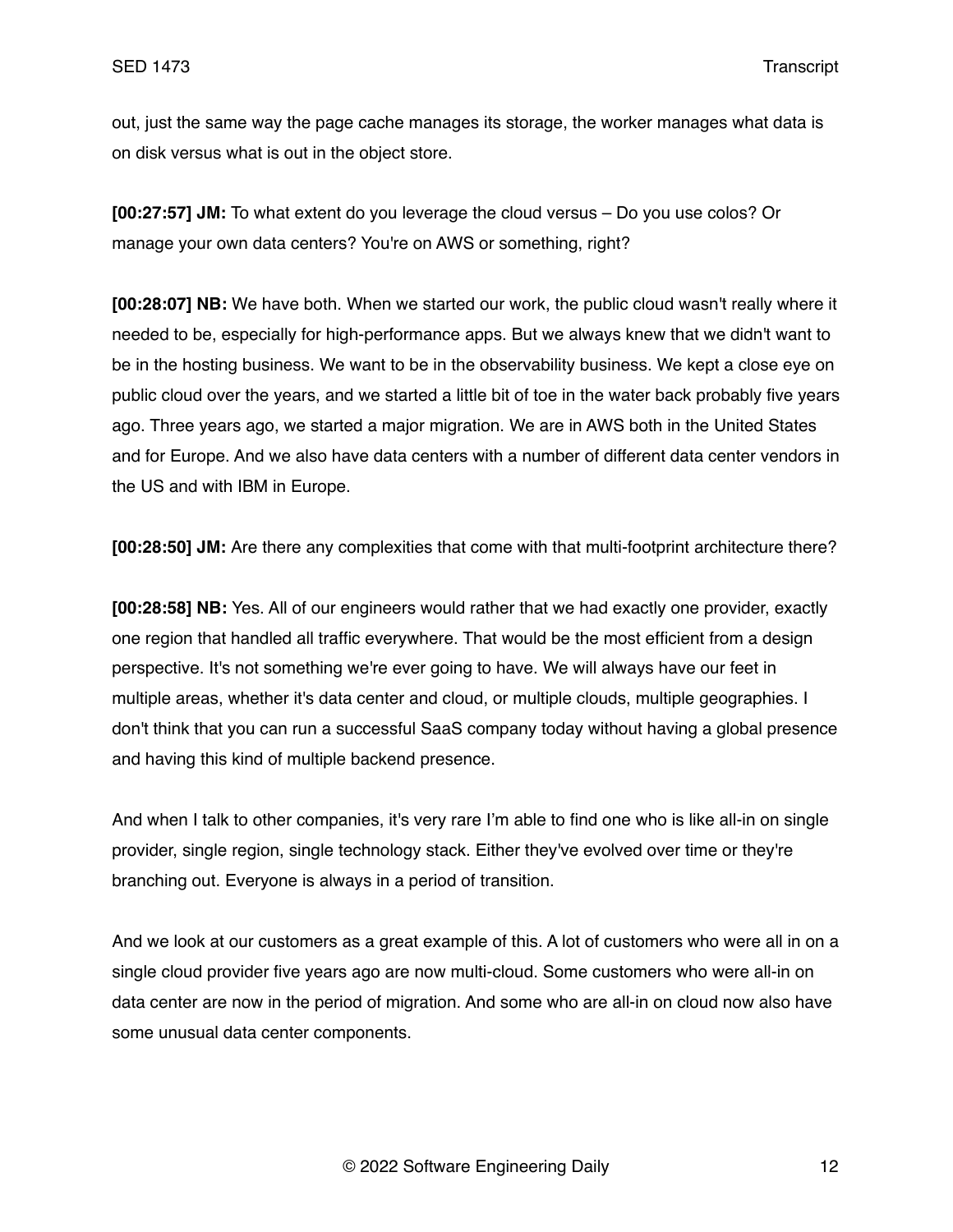I should have mentioned, actually, when we talked about public cloud, I describe that architecture as being agents, edge, then our cells. And the backend is our data center where our finance and user management things happen. Edge is actually a different public cloud provider then cells. We are perpetually in that state of working with multiple systems. There is no single vendor solution that I believe can solve everybody's needs for everything.

**[00:30:48] JM:** We've talked about the agent. We've talked about the data platform. I think one missing piece of the story is the actual retrieval of data. If you take a dashboard, you've got APM and log management to retrieve, can you talk about the querying stack and how that's changed over time?

**[00:31:22] NB:** Yeah. When you think about the system, like we turn the whole thing upsidedown. And so, now I'm not an agent sending my data in. I'm looking from the other end. I'm a user. I go load a page in New Relic and I want an answer to my question. There's a bunch of different elements that go into that.

The first thing, of course, is drawing the page itself. That page is stitched together from a lot of different data sources. In ancient times, when I started, it was all a Ruby on Rails application. It did all the fetching in the backend. It built it all into a big HTML page and pushed that final HTML out. That was great, except it led to what we call like the click and wait user experience, where anytime you wanted to view any other thing, you click, you wait for the page to build. It also had limited interactivity.

Over the last decade, we've introduced a lot of interactive elements and JavaScript, just like everybody else in the web. Our application is no longer a web application being run on the server-side. It's really a hybrid application with JavaScript in the very frontend running in the browser. And then kind of a smart mid-tier that's stitching it together.

The first version of that was pretty naive. And we said, "It's all JavaScript. And we just call APIs. And we build it up." When you first load the page, the first thing you do is you draw like a blank rectangle and you load four megabytes of JavaScript and execute it. Well, that's pretty slow. We don't do that anymore either.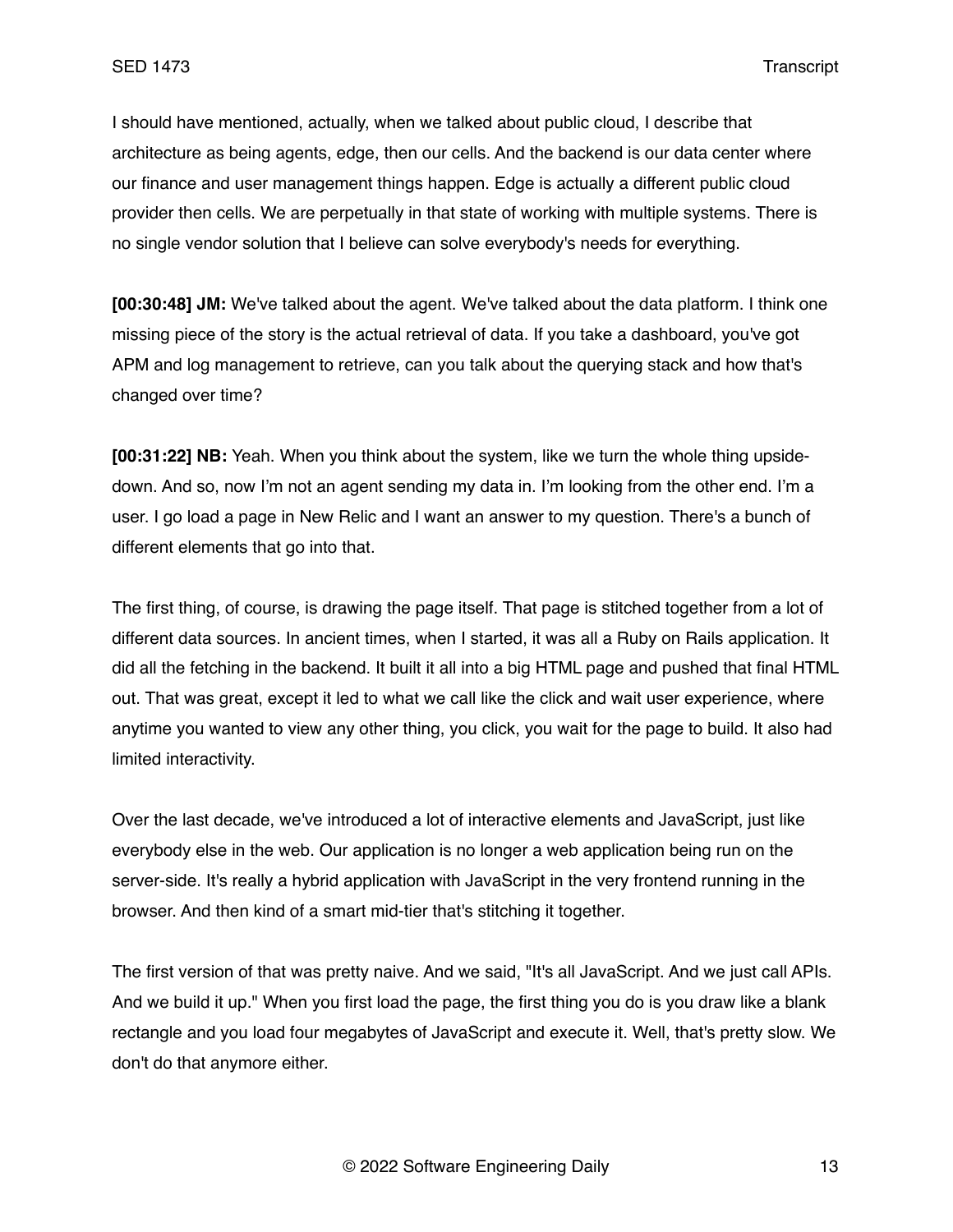Now, what we want is a hybrid, where you first load the page. It's able to put together the basics of the page on the backend. We know you've come in with some kind of user authentication. That user authentication goes through our API gateway, where we turn your authentication tokens into a principle on the backend. We say, "Oh, this isn't just some random Base64 nonsense. This is Nic Bender's." Nic Benders has access to this set of accounts. He has this set of features on his user, and all of that. That gets attached onto the request as it flows through the system. API gateway has figured out who I am. It has attached simple to use information decorating on to the request. The request goes down to the next step.

The next step is the thing that's going to draw the UI. It now knows who I am. It can say, "Oh, here is what the UI should look like for Nic." And we're able to populate, "Here's, the list of accounts. Here is what his UI version looks like. There's its time zone." That type of stuff can come in that initial response back so that the window is drawing the regions and drawing the right things.

Then inside that are going to be charts. Each chart is fetching its own data. The charts then, they go back through that same API gateway path again. They're fetching their data using GraphQL. And that GraphQL is that merging point of some of that federation. It is where we get maybe a piece of inventory data. We said, "I want to know how many applications I'm running. And what the names of them are. Or I want to know what is the operating system version on all of these servers." That data is stored generally inside of Cassandra or some system like that that's well-optimized for it. But it's all hidden behind that GraphQL facade.

If the chart I'm drawing, instead, is a telemetry data chart, it's going to go into NRDB. It goes into NRDB. NRDB then starts that fan out. Everything is represented inside of New Relic in the form of an NRQL query. You think it's similar to SQL. It's a text-oriented query language that can represent any telemetry query for New Relic data.

As a user, users can access that directly to get the full power of the platform. We try to wrap it up in chart builders and UIs and things like that so you don't have to become an NRQL expert in order to do it. But it's the language our internal developers use to define their charts and every page experience that uses telemetry data. NRQL query comes into piece of software that is a multi-cell query gateway. Its job is to start answering that question of, "Where is my data?" It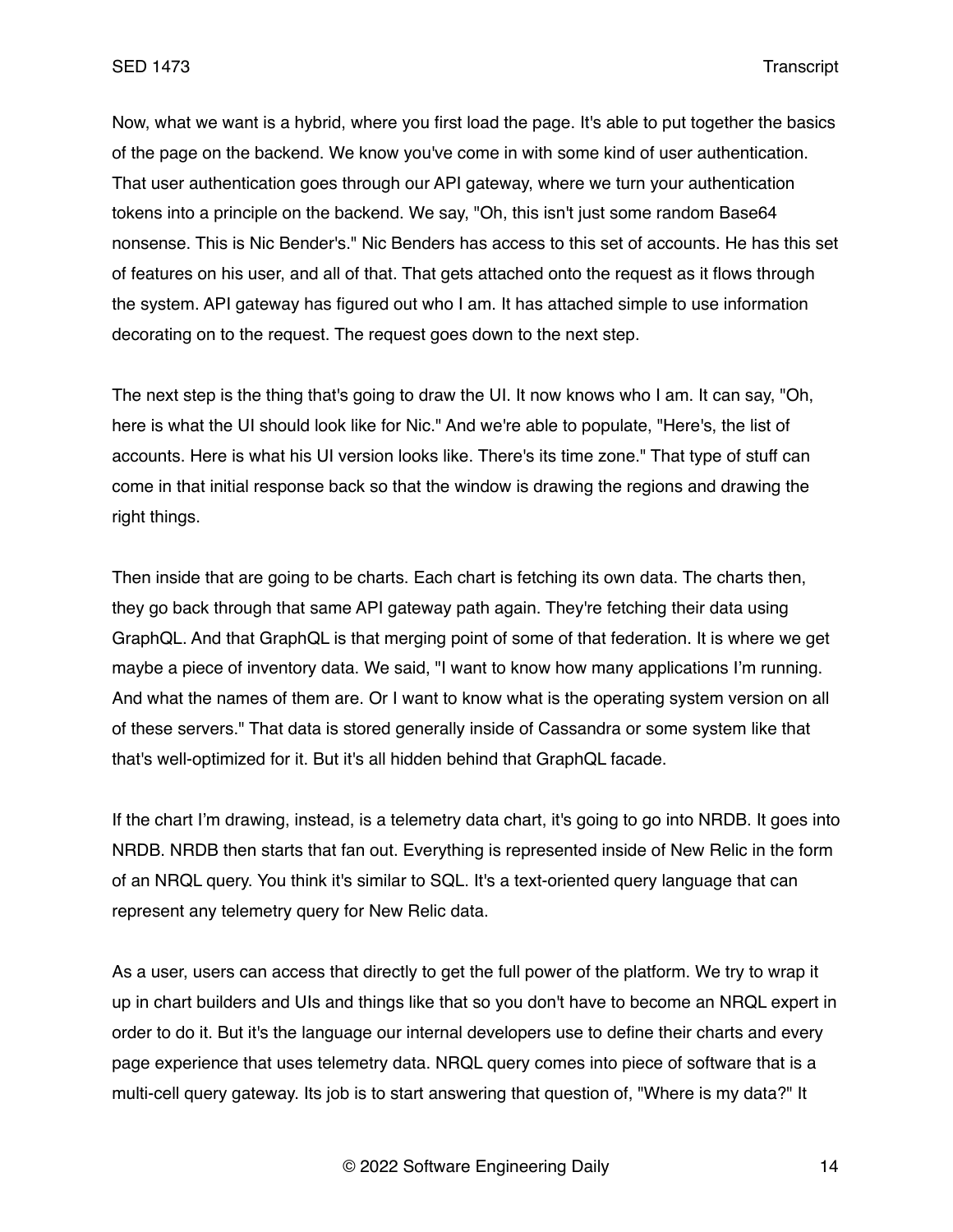might say, "Oh, your data is in public cloud in this region, in this instance like of a New Relic cell." Okay. Maybe it's in two different places. My query then gets split and I go to both.

I'll go to those cells where I ask the NRDB inside that cell, "Hey, I'm serving part of a query for this user. Where's my data?" Then it goes and identifies, "Oh, your data is in these files. We use a consistent hashing approach to map the files on to workers." You need to build up this whole list of files that might contain your data and then go take it – Like, we're going to fan it out to the workers. That fans-out then to each of the workers that have the data. They're the ones who are looking at the data, whether it's in page cache, on disk, or whether they have to bring it in from an object store. Pull it all together. And then the whole thing starts marching backwards, right? That partial data goes back to the NRDB inside your cell. Partial data again. Then it finally goes back to that initial point, our query gateway. It gets merged. Then that response is then being stitched together in GraphQL with the other GraphQL components. And finally delivered back to the calling JavaScript application that is going to be able to use that data and draw a pretty picture, or make a table, or light a set of traffic lights on the page. Whatever that functionality is about.

At every step from a user request down, what we've attempted to do is make use of fast access to high-frequency data. Things like who am I? That needs to be part of every single request. And then break it up into separate requests as it fans down so that the UI is not attempting to make a thousand separate calls. But it's taking advantage of parallelism at every layer.

**[00:38:01] JM:** As we begin to wrap up, maybe you can tell me, what's the hardest engineering problem you've worked on in your 12 years at New Relic?

**[00:38:10] NB:** The hardest things in engineering tend to be pretty well-known. I spent a lot of time as Chief Architect looking at the system of people. Because the system of people built the system of software. We talk about Conway's law a lot around justification for microservices. That any – Like, an organizational structure is going to be reflected in your final product. It really is a law. There's no skirting it. It will always be true. So you can fight it or you can embrace it. Try to embrace it where possible and build an organizational structure that will create the software and the product structure that we want.